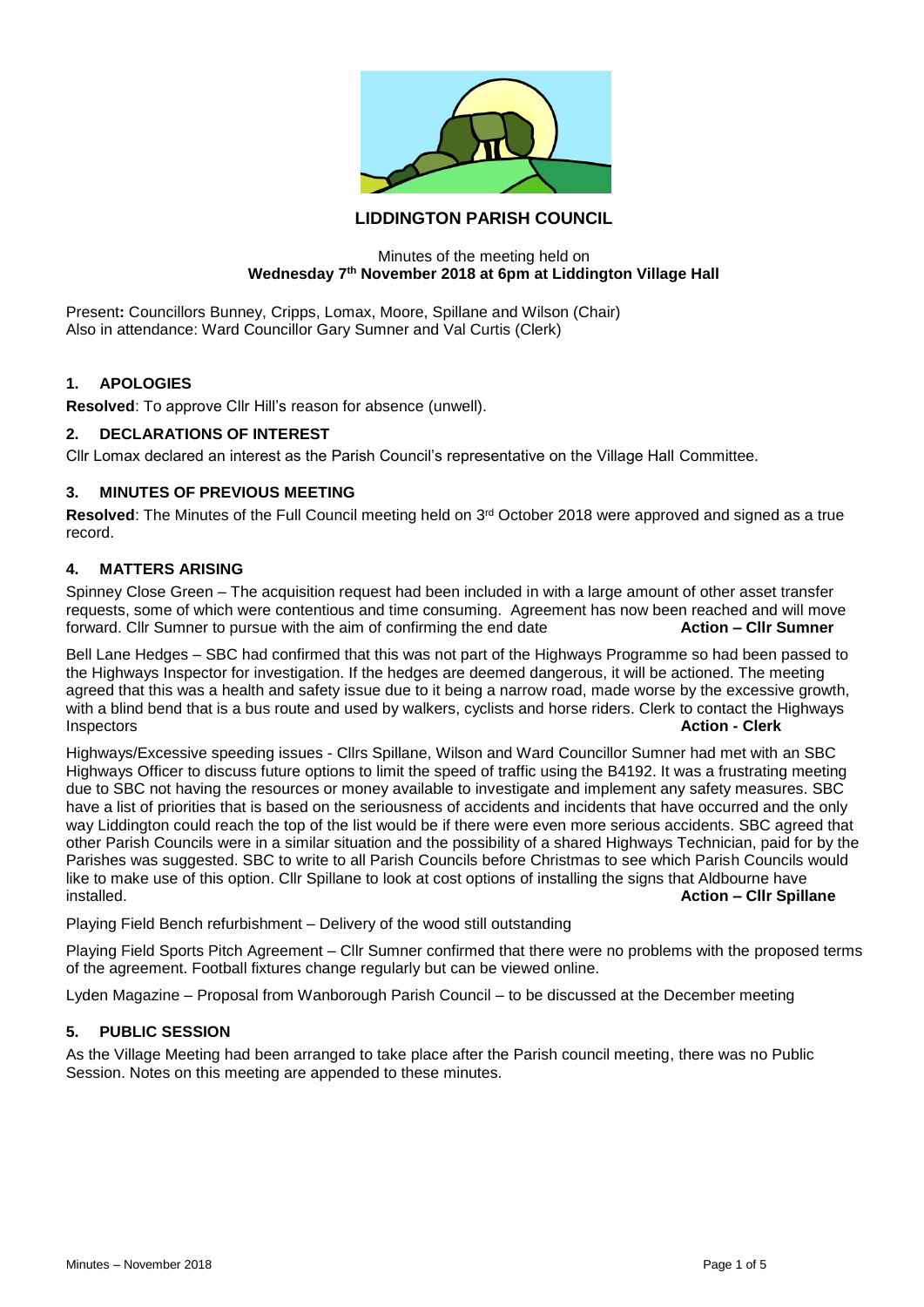## **6. PLANNING MATTERS**

### **(a) To consider any planning applications:**

Application: S/18/1505 (9<sup>th</sup> November 2018) **Location:** Street House Farm, The Street, Liddington SN4 0HD **Proposal:** Notification of revised plans - Conversion and extension of a former agricultural barn, for use as domestic garaging and storage of vintage farm machinery and implements **Resolved:** the following comment to be submitted:

Liddington Parish Council would like the following comments to be noted against the above-mentioned planning application:

We still have concerns over the skyline and the ridge height of the buildings. However, our other concerns have been satisfied

Application: S/HOU/18/1680 (15<sup>th</sup> November 2018) **Location**: Local Centre (Parcels LC1 & LC2), Badbury Park, Commonhead Swindon **Proposal**: Variation of conditions 2 (Approved drawings) and 11 (Parking) from previous permission S/17/1956.

**Resolved**: the following comment to be submitted:

At its meeting on 7th November 2018 Liddington Parish Council agreed that it would like the following to be noted against the above-mentioned.

The Parish Council has no comments to make

### **(b) It was noted that the following application had been granted permission:**

S/18/1424 – Great Western Hospital, Marlborough Road, Swindon – Retention of a single storey ward building as previously approved on temporary permission S/12/1804 – granted until 28th February 2028

#### **7. WARD COUNCILLOR REPORT**

SHELAA – Consultation period closes on 12<sup>th</sup> November 2018. Statutory Consultation will take place in the Spring 2019.

Science Park - Action meeting to take place on Monday 12<sup>th</sup> November at 7pm in Wanborough Village Hall

Hannick Homes site – contributions had been agreed towards highways improvements on Day House Lane from Hannick Homes and Persimmon. Looking to use a 'no right turn' into Day House Lane from Marlborough Road. Additional monies to be used further along the lane towards the Badbury Park Spine Road crossing to create a nicer, more rural feeling route for use by walkers, cyclists and horse riders.

### **8. FINANCE**

- **(a)** It was **resolved** to approve payment of the following**:**
	- Members expense Unlimited webhosting £3.59
	- Liddington Village Hall Invoice 018/0042 £24.00
- **(b)** It was **resolved** to approve payment of the following Standing Order**:**
	- Adams & Watt Annual grass cutting contract November instalment £388.70
- **(c) Monthly bank account reconciliation –** The meeting agreed that the bank accounts were in good order

### **9. VILLAGE MATTERS**

### **10. DEFIBRILLATOR**

Cllr Cripps proposed the purchase of lockable storage cabinets for the defibrillators. Cllr Spillane seconded the proposal which was agreed unanimously. **Action - Clerk**

## **11. COUNCILLORS' REPORTS**

Playing Field – Cllr Bunney confirmed that he had carried out the fortnightly safety inspections on the play equipment on 13<sup>th</sup> and 27<sup>th</sup> October.

#### **12. PARISH MAGAZINE**

The meeting agreed to put the following in to the Parish Magazine:

• Village Clean up - Thank you to all who participated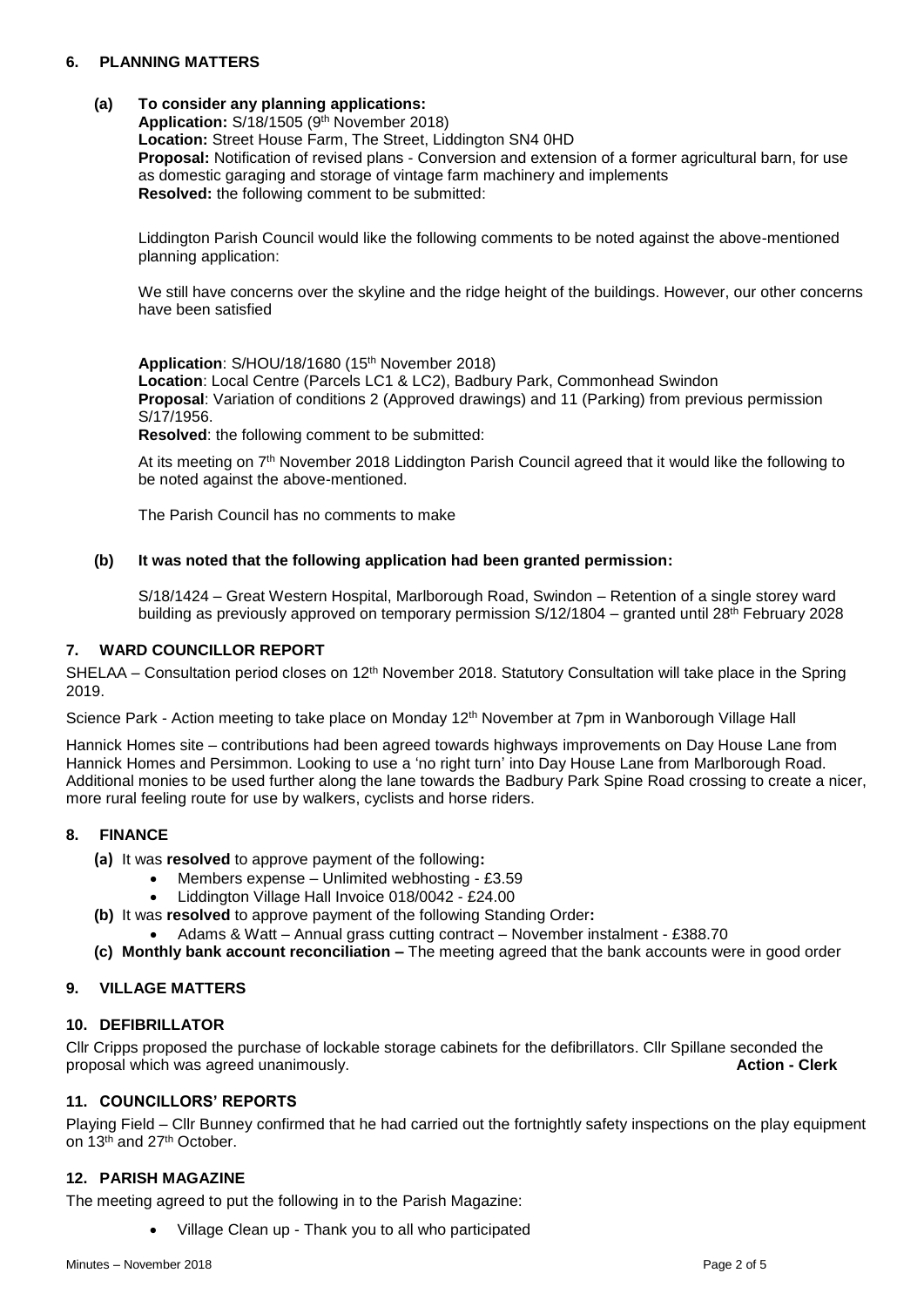- Village Meeting
- Installation of two defibrillators

## **13. CORRESPONDENCE**

The meeting noted that no correspondence had been received

## **14. ITEMS FOR INFORMATION/FUTURE AGENDA**

To receive information on matters not covered elsewhere & to receive future agenda items.

The meeting was adjourned at 7.25pm to allow the Village Meeting to commence at 7.30pm

Signed……………………………………... Date……………………………………….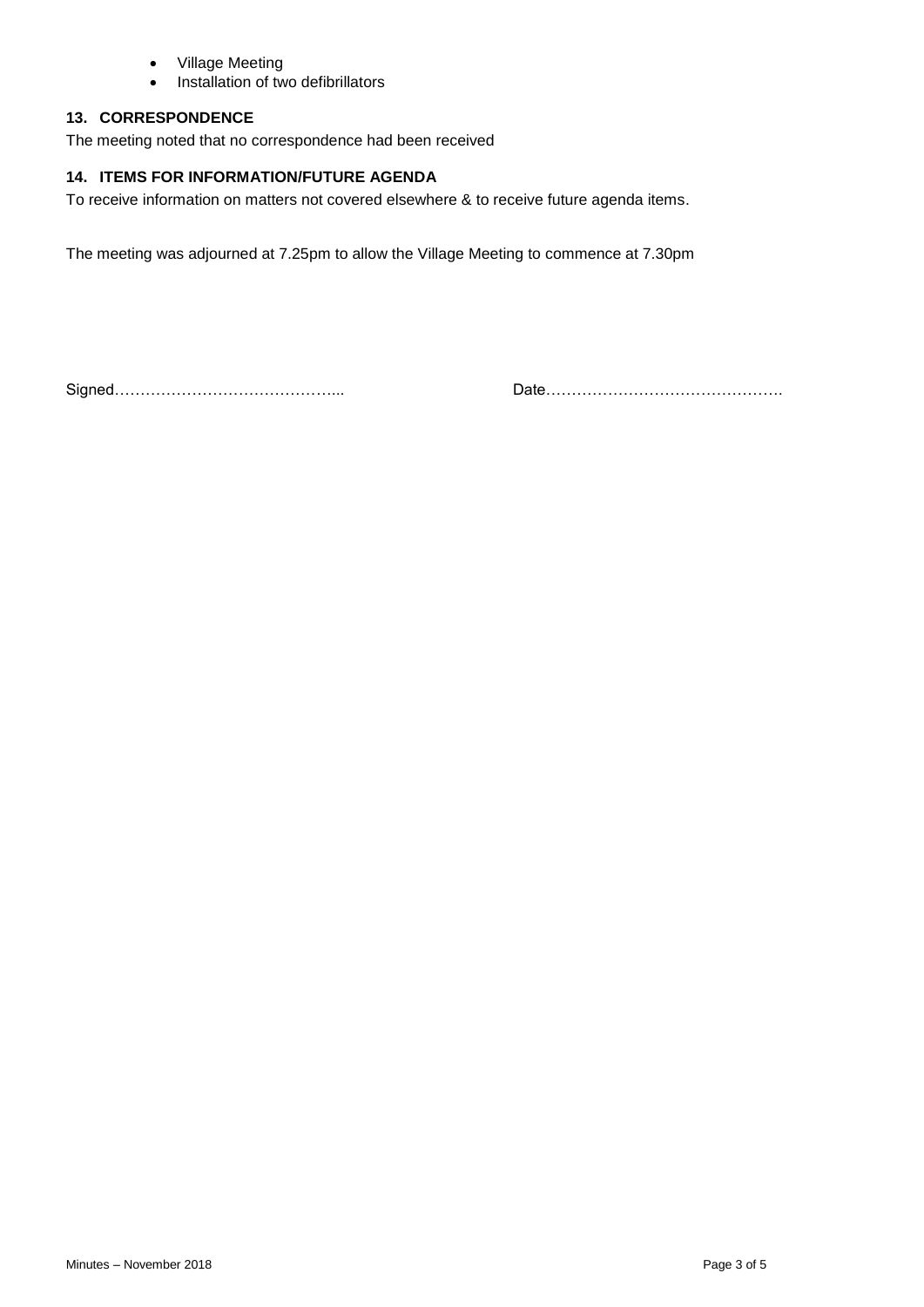## **Village Meeting**

### **Held on Wednesday 7 th November 2018 at 7.30pm in Liddington Village Hall**

Cllr Wilson opened the meeting by thanking the residents who were in attendance.

He gave a brief introduction outlining the purpose of the meeting and the topics to be discussed. He said that the Parish Councillors would like to hear the residents' views and opinions on how the Parish Council was doing and what they would like to see in the future. The first part of this meeting is the re-scheduled Public Session of the Parish Council Meeting, just completed, and he asked if anyone had any questions or concerns to put to the Council before proceeding to the main part of the meeting.

A resident commented that at times when the Junior football team used the playing field lots of traffic came up Church Road, through Parsonage Yard, which is a private road, to drop children off and turn around. In some cases private driveways were being used for parking

Cllr Wilson mentioned that there are some very old signs at the entrance to Parsonage Yard erected by the Parish council some 30 years ago saying that there was no vehicular right of way through from Church Road. The PC will consider replacing these and making them more prominent. He also explained that the Parish Council was looking to introduce a Sports Pitch Agreement which would stipulate the accepted route and conditions for accessing the Playing Field, via the public footpath from Church Road. The Sports Pitch Agreement also had the aim of stopping access to the field via the Graveyard.

The resident then asked if a new sign could be placed at the bottom of the hill by the Village Hall, stating 'No vehicular Access'? Cllr Wilson agreed that this would be most appropriate.

The site for overflow parking, when a function was being held at the Church on in the Village Hall, was The Street, which was a recognised problem in itself, or the Village Inn car park. The Village Hall Committee also advise these areas to be used. There is no obvious solution to this issue as The Street is very narrow, made worse by the hedge that has been allowed to grow out. A 'light-hearted' suggestion was made about contacting a landowner to see if a piece of land could be purchased to provide additional parking.

Access to the online Village Hall calendar via Liddington.org website needed to be investigated. A message on the home page of the website saying, 'We encourage car-sharing as parking is very limited at the Village Hall' was also suggested

Cllr Wilson then talked about the additional responsibilities that the Parish Council had taken over since 1st April 2017. The Parish Council continued to be pleased with the service provided by the contractors, Adams & Watt, who carry out the grass cutting, hedge cutting, some footpath maintenance and general grounds maintenance around the village.

A resident asked the question about gulley maintenance along the B4192 as the drains were becoming blocked with weeds and leaves. Cllr Wilson advised that these were still the responsibility of Swindon Borough Council, and on their list for twice yearly maintenance.

Fly tipping in Liddington Warren was becoming a regular problem. A suggestion was made that signs should be erected saying 'This area is monitored by CCTV'.

Neighbourhood Plan – The Parish Council had made the decision not to prepare a Neighbourhood Plan as the time and costs made it prohibitive. Due to Swindon Borough Council not being able to demonstrate a 3-year or 5-year housing land supply, Neighbourhood Plans were being over ruled. The Village has a certain amount of protection due to it being within the AONB.

### Projects

Triangle in Church Road – a local resident and Charitable Trust had recently undertaken some work on this piece of land. The area had been cleared, rotavated, prepared and reseeded with shade tolerant species. Wild flower seed would also be sown in the area.

Cllr Cripps gave a presentation about the Parish Council plans in extending the play area and adding some additional equipment. Four companies had been approached, three had responded with ideas of what to add to compliment the equipment already in situ and quotes. Examples were also available to view on noticeboards as the Parish Councillors wanted to hear the opinions of the residents that were in attendance. Also being considered was fencing the area off for additional security and to keep dogs out.

Cllr Lomax said that the Parish Council was ready to install two defibrillators, one at the Village Hall and a second in the disused phone box on The Street.

Cllr Spillane gave an update on Community Speedwatch. The group which is currently small, had been up and running for 18 months. They would welcome others to join them. As they shared a camera with Chiseldon Parish Council, speeds were checked for a period of time on a monthly basis. Monthly activity sheets were provided by the Police which provided a breakdown of the speeds and numbers of drivers captured. For speeds between 36-42 mph, the car owner received a letter; speeds over 42mph, the Police paid the owner a visit. Community Speedwatch was